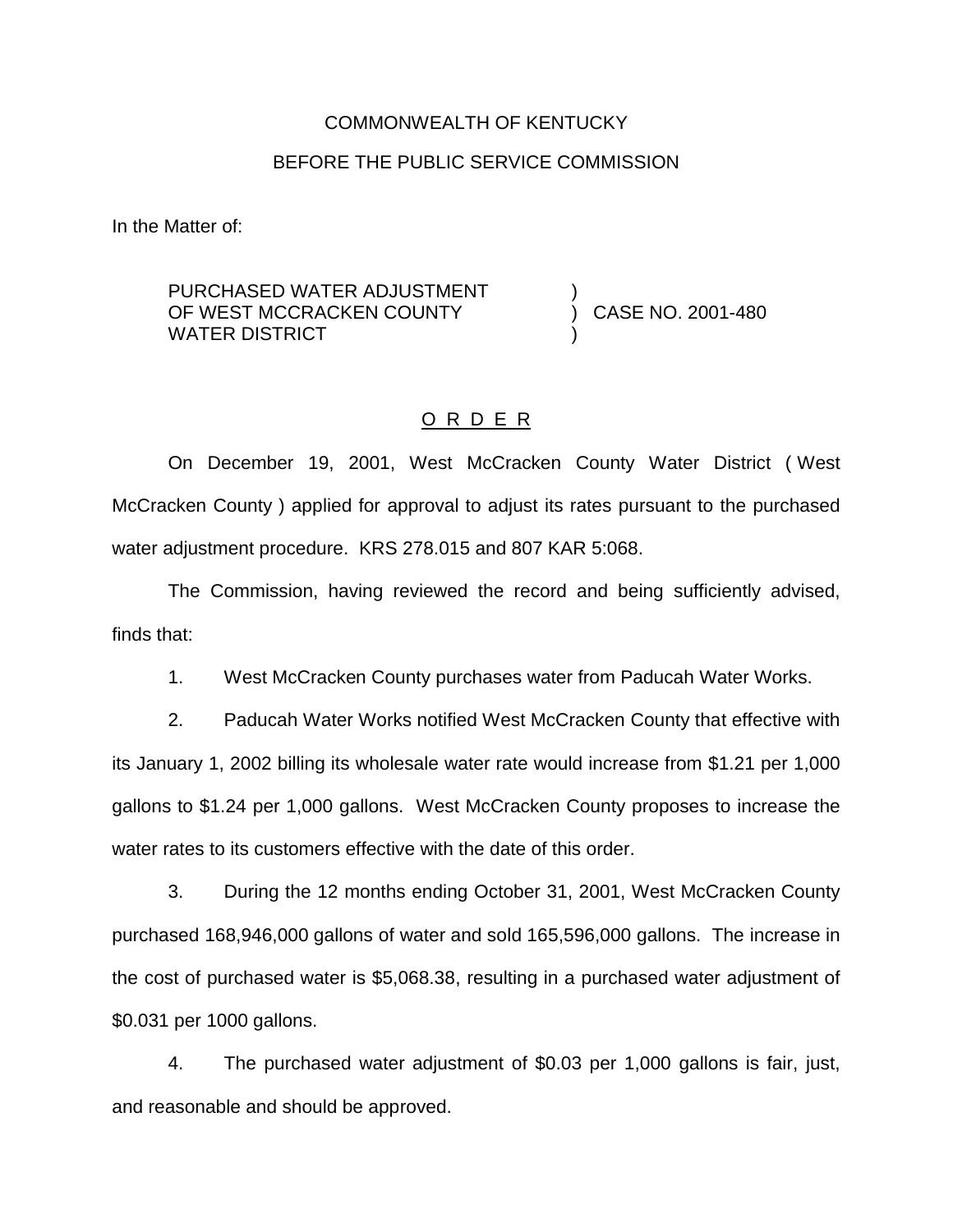IT IS THEREFORE ORDERED that:

1. The proposed rates by West McCracken County are approved.

2. The purchased water adjustment of \$0.03 per 1,000 gallons and the rates in Appendix A, attached hereto and incorporated herein, are fair, just, and reasonable and are approved for services rendered on and after January 1, 2002.

3. Within 20 days of the date of this Order, West McCracken County shall file with the Commission revised tariff sheets showing the rates approved herein.

Done at Frankfort, Kentucky, this 18<sup>th</sup> day of January, 2002.

By the Commission

ATTEST:

 $\mathfrak{b}_{\mathfrak{a}\mathfrak{a}\mathfrak{a}}$  $\bigcup_{\alpha}$ 

Executive Directo